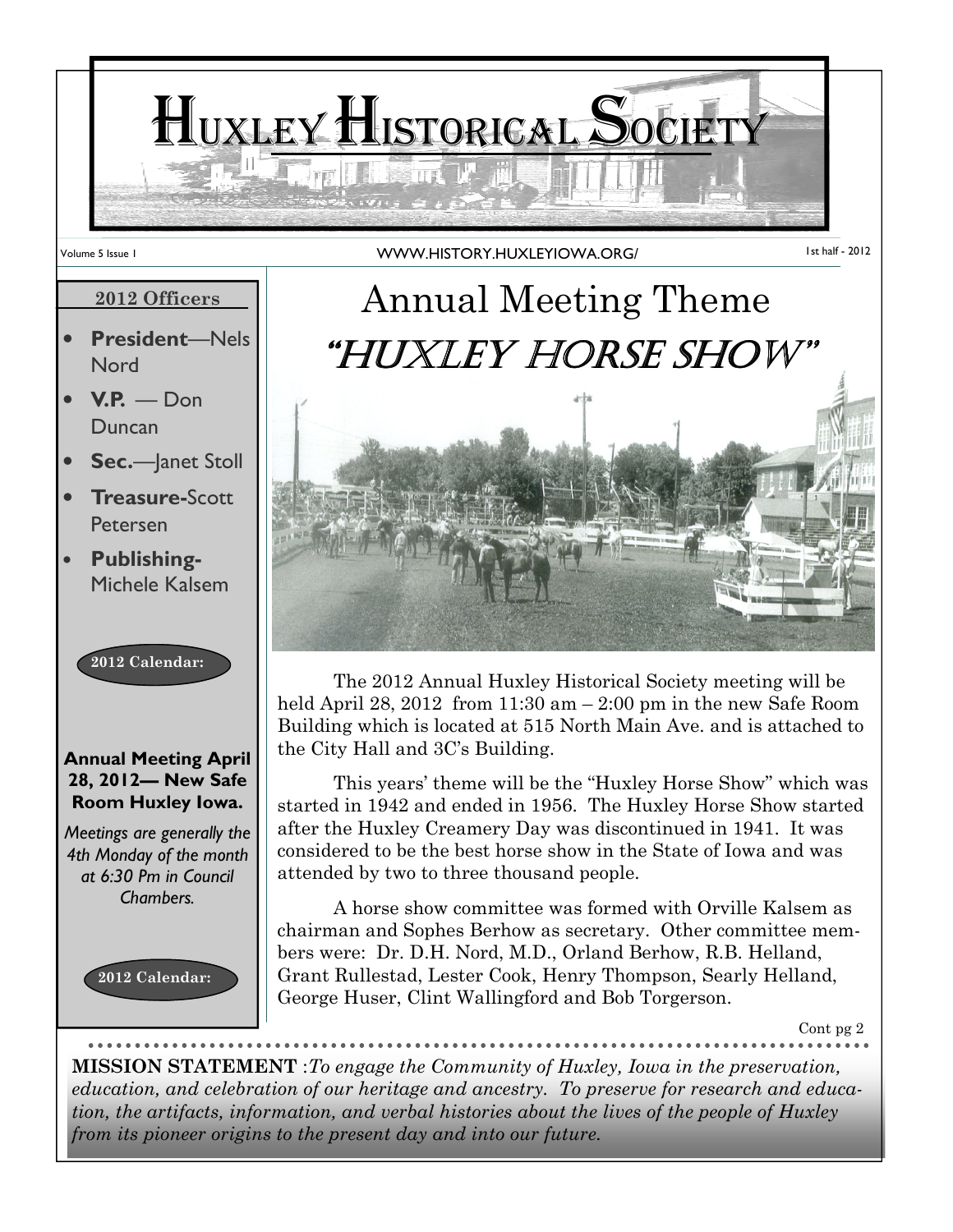The first show was held Sept. 3, 1942 as part of the Huxley Jubilee Celebration. The horse show was held in the outfield of the Huxley High School baseball field just east of the shelter house at Nord-Kalsem Park. It started with a parade of horses led by the Huxley High School Band. The parade started on Railway Street at the far South end of Huxley and proceeded up through Main Street to the Huxley High School ball diamond on the school grounds.

 The horse show was an afternoon event with a total of 127 horses entered in various classes. Along with the horse show were other activities such as a flower show, hog calling, races, ladies nail driving contest and an evening program which began at 7:00 pm with the Huxley Band. Entertainment that evening included musical groups, acrobatic stunts, dancing, musical numbers by cowboys, ventriloquists and recorded music over the loud speaker system by Elman Sheldahl.

Each year the Huxley Horse



Show grew and on August 30, 1943, 150 horses participated in fourteen different classes. There were five ribbons and three money winners in each class.

 A permanent horse show ring was built in 1945 where the Ballard Bus Barn now stands. It was 150 ft. long and 74 ft. wide with a nice white board fence and a judges' stand built in the center of the ring. Lights and permanent bleachers were erected. Once finished, a 50 cents admission was charged to see the horse show. The afternoon show was western style horses and the evening show was a society show which included fine harness horses, five gaited horses, Tennessee Walking horses and parade horses. The show horses were housed at Dr. D.H. Nord's barns which were located on a ten acre site just west of the horse show ring.

 Food stands were located on the baseball field and the Fjeldberg and Palestine Lutheran Church women served sandwiches, coffee, pop, cookies and pie. An organist was located within the judges' stand in the center of the ring. They played between classes and during some of the society show classes. The ribbon girls were local girls – Joan Dueland, Margianne Hall, Jane Beck and Karen Nord.

Cont. pg 3

WANT TO JOIN US? Call **515-231-9174** RSVP information on the back page—Clip and Mail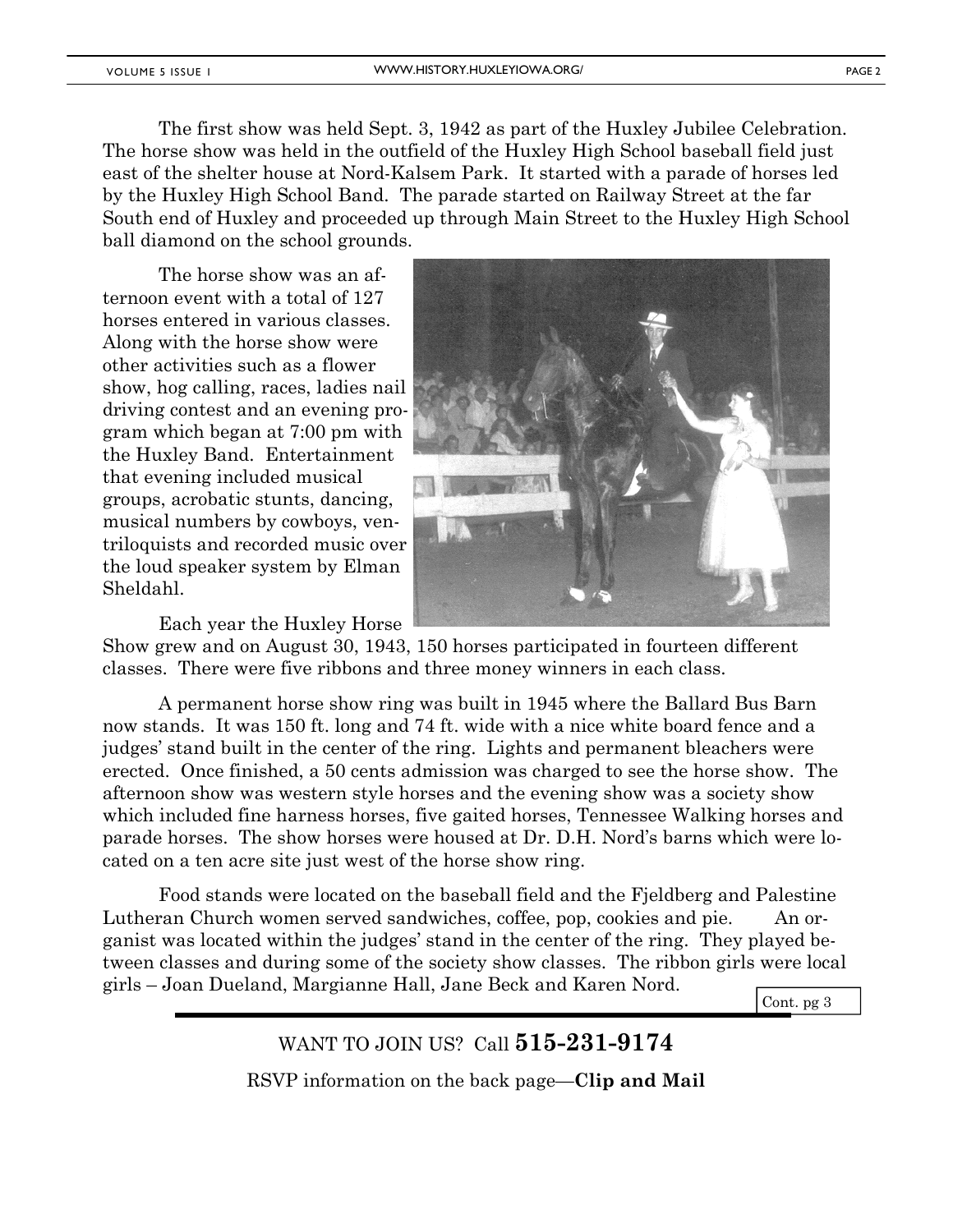Orville Kalsem served as the Huxley Horse Show chairman for all the years except 1948 when Orland Berhow was chairman. The directors the last several years of the horse show were O.B. Berhow, Searly Helland, Hap Antil,, R.B. Helland, Dr. D.H. Nord, Johnnie Kalsem, Clark Helland and Homer Kalsem.

 The money that was made from the horse show was used to build the shelter house at Nord-Kalsem Park. On Sept. 15, 1987, the City of Huxley honored Dr. D.H. Nord and Orville Kalsem with a resolution naming Nord-Kalsem Park for their efforts in establishing the Huxley Horse Show.



 The Huxley Horse Show put Huxley on the map and was known as "the Biggest Little Horse Show" in the State of Iowa.

Nels A. Nord, President, Huxley Historical Society

#### wwwwwwwwwwwwwwwwwwwwwwwwwww  $\vee$ </u> MEMBERSHIPS CAN BE ACCEPTED AT ANNUAL MEETING OR CLIPPED AND MAILED FROM BACK PAGE Do you know someone who would enjoy our newsletter? Let us know we will send them a complementary copy! We also accept gift subscriptions—let us know who to send it to.

Call Michele at 515-450-0764 with the information.



### Do you know someone that has Huxley Historical memorabilia?

How about photo's or a great life story? Let us know! Call Nels 515-231-9174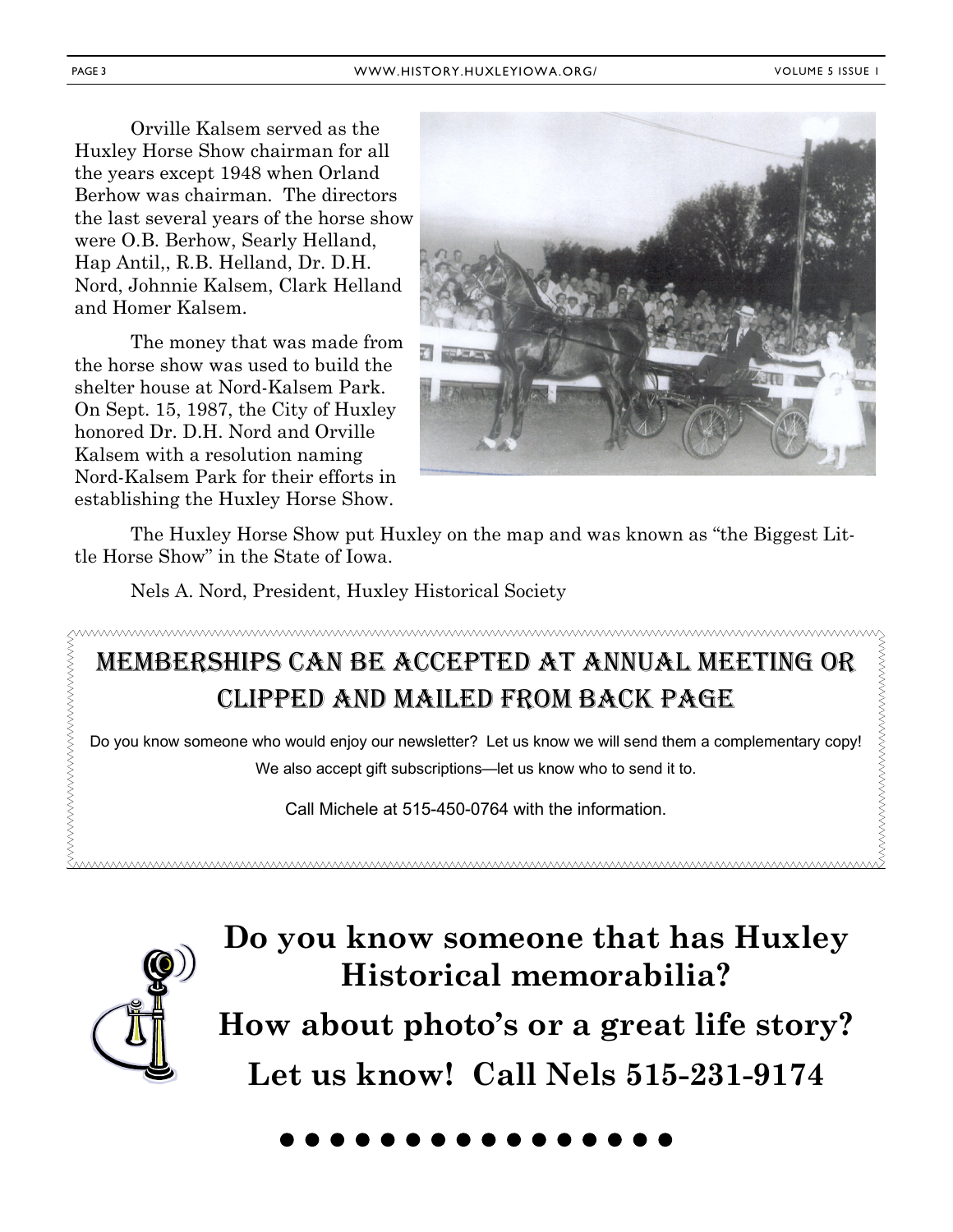# HUXLEY HISTORICAL SOCIETY'S ANNUAL MEETING

# - Saturday, April 28 -

## Meeting/luncheon will be held in

## Huxley's New Safe Room

## (adjacent to City Hall).

### This year's theme remembers the

"Biggest Little Horse Show in Iowa"

Doors open to

New Safe Room at 11:30 am.

**Old-Fashioned Maid Rites will be served at 12 noon** 

(Free Will Offering Accepted)



Annual meeting will begin at 1:00 pm **GUEST SPEAKERS: Owen John Kalsem David Kalsem** 

#### *Please RSVP so we can plan for you!*

*RSVP by Friday, April 20* 

• Call Nels Nord at 597-2201 or 231-9174

or

• Email Nels Nord at nn4hawks@hotmail.com.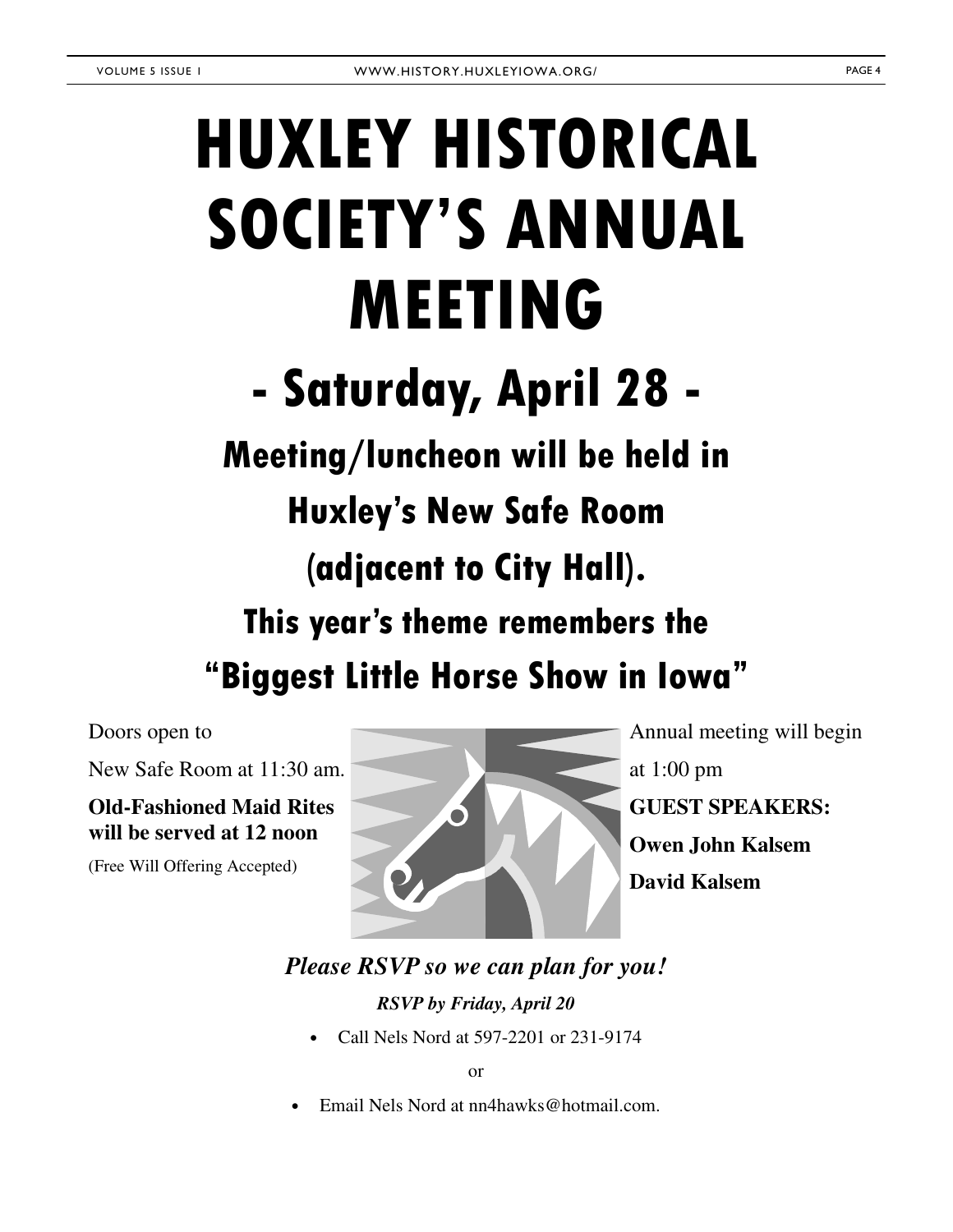# Thank you for paying your dues. We appreciate it very much.

Please consider joining as a LIFETIME member and never have to worry about renewing again.

A LIFETIME membership is easy (\$500 one time) and it means so much to HHS as we need a safe space to store the heritage we have already acquired AND your input about how best to preserve it. The HHS needs a building and archival quality storage to protect our items. Did you know we have a fire truck? And a 4' x 5' painting? Those are just two of the fabulous treasures we store but we have A LOT more much of which are delicate photo's, fabrics, and papers.

Feel free to use the membership form on the back of this newsletter.

Be sure and come to a meeting when you can because even as we need financial assistance we also need help making good plans for our future. NOT to mention the great stories we share!

The following are Lifetime members who agree with our mission.

John Berhow

Laverne & Elaine Helland

Darlene & Robert Hermann

Dave & Cheryl Kalsem

John & Ann Kalsem

Dean & Diane Lande

Homer &Kay Kalsem Elizabeth & Javerna Maland Nels & Rowena Nord Harriett Sheldahl Janet & Gary Thompson David & Verda Tesdall Omar & Valerie Brendeland